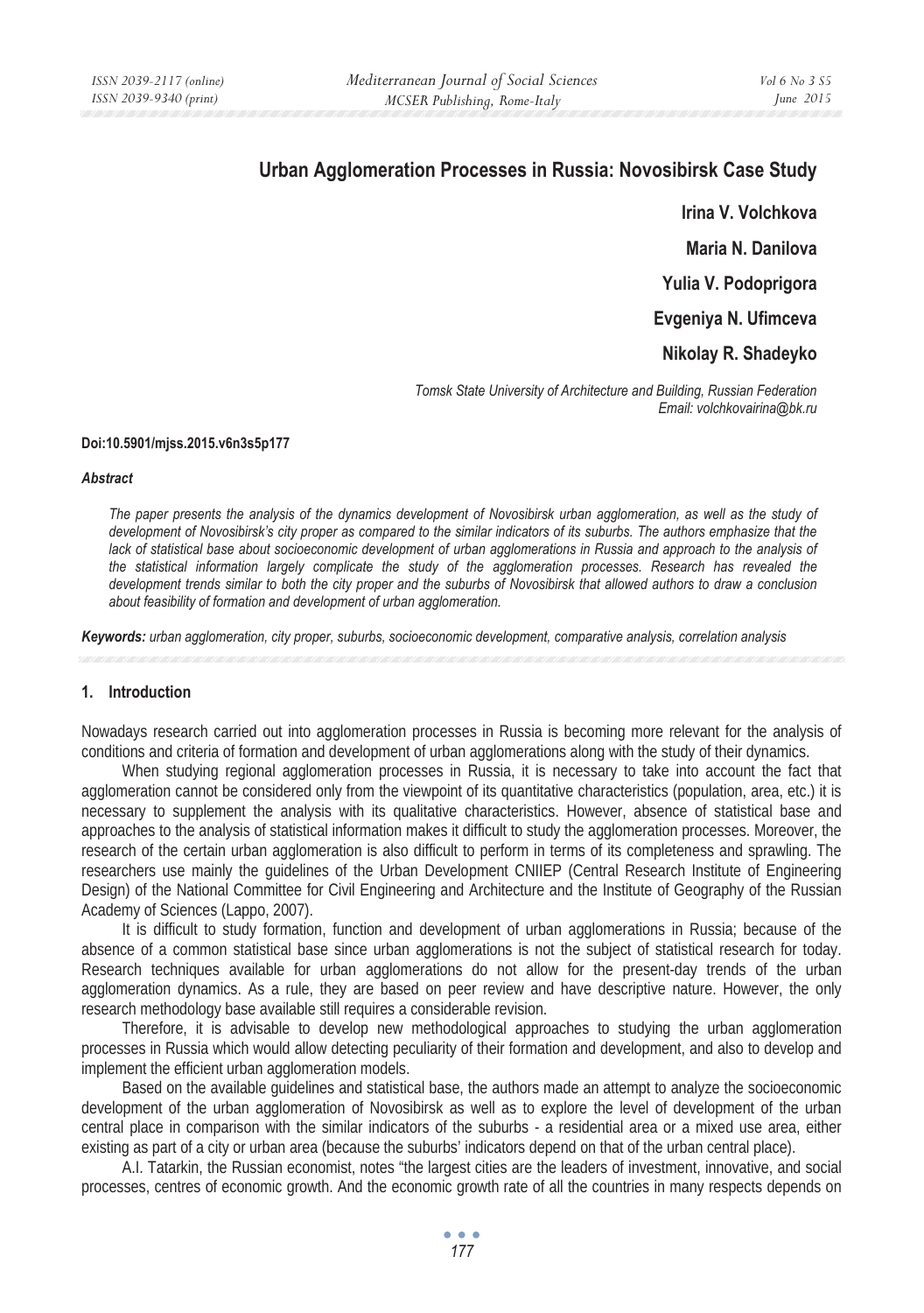| ISSN 2039-2117 (online) | Mediterranean Journal of Social Sciences | <i>Vol</i> 6 No 3 S5 |
|-------------------------|------------------------------------------|----------------------|
| ISSN 2039-9340 (print)  | MCSER Publishing, Rome-Italy             | June $2015$          |

their development strategy. These largest municipalities responsible for solving the territorial socioeconomic problems form mechanisms of the effective use of the regional potential and provide conditions for its economic growth" (Tatarkin, 2012, p. 30).

It should be noted that the dynamics of the city proper development should be similar to that of the suburbs. The city proper growth ratio exceeding those of the suburbs indicates that it draws the resources in. Under such conditions, it is impossible to speak about the effective sprawling and functioning as urban agglomeration since it does not promote the improvement of suburbs' qualitative characteristics.

#### **2. Literature Review**

As a basic research XIX-XX centuries, devoted to the study of the agglomeration process, highlight the work of W. Isard, A. Weber, W. Christaller, W. Launhardt, L. Lefeber, J. Tyunen.

Modern researches are of special interest. So, Krugman (1991) identified a pattern of occurrence of regional agglomeration. In his view, this contributes to increasing the effect of market size or access to it. Faini (1984) describes the model economy of the two regions. According to the theory of increasing returns author in the service sector leads to substantial differences in the growth regions. According to the model of 'core-periphery', Myrdal (1957) as well as Gilbert and Gugler (1982) development of the region associated with random factors. The cause of the uneven development of regions is increasing returns to scale. Pred (1966) describes the basic model of regional income multiplier. The author notes that if the economy of the region will reach a large scale, it will enter a period of cumulative growth. The considerable volume of demand in the region will make favorable production of the new (earlier not made) goods. This will increase the multiplier of the export base of the region. The traditional model of modernization theory to accommodate the production of Fujita et al. (1999) assumes that all labor is mobile and location of agricultural production depends on internal causes. According to Romer (1992), the emergence of agglomerations is a random phenomenon. A major factor in the formation of agglomerations is the accumulation of industrial activity in certain regions. The cause of the uneven development of regions is the concentration of production activities in a particular area. Theory of stochastic growth Ellison and Glaser (1997) is an alternative explanation of the emergence of agglomerations. The emergence of agglomerations associated with random phenomena that give rise to the economic growth in certain regions.

Estimation of parameters of development of the city allowing to compare the cities with each other and study the dynamics of the indicators are presented in the works of Hiremath et al. (2013), Zenker et al. (2011), Shearmur (2012), Prado-Lorenzo et al. (2010).

In Russia works of many authors, among which E.G. Animitsa, R.V. Babun, V.G. Glushkova, B.M. Grinchel, I.N. Zaslavsky, I.A. Ilyin, G.M. Lappo, V.Y. Lyubovny, Z.Z. Mullagaleeva, N.N. Naymark, T.G. Nefedova, A.A. Neshchadin, P.A. Orekhovsky, E.N. Pertsik, N.V. Petrov, P.M. Polyan, O.S. Pchelintsev, I.V. Starodubrovskaya, V.V. Yanovsky, etc. are devoted to studying of agglomerative processes.

However, despite the significant contribution of researchers, many theoretical, methodological, methodical and practical aspects of the dynamics of agglomerative processes in Russia are not rather investigated.

## **3. Research Methodology**

Among the modern researches of agglomeration processes, the particular interest is caused by the works devoted to measurement of the dynamics of agglomeration processes. Grinchel and Antonova (2012) suggest using the mark and generalized assessment on 16 indicators relevant criteria agglomeration development. The authors note that "the proposed approach allows to measure the dynamics of regional agglomeration process, a fixed period of its decline, growth, to understand its specifics in each region" (Grinchel & Antonova, 2012, p. 83).

Kolchinskaya (2914) describes a method for studying the dynamics of a particular city by calculating the summary measure of the city, including the assessment of the various areas of city life. Research is conducted on fifteen largest cities of Russia. The author notes that "to assess the dynamics of the city it is advisable to use three groups of indicators: population characteristics, economic indicators and living conditions. For each group calculated a general indicator. This allows us to estimate due to the scope of what the city is leading or, conversely, loses on the level of development in comparison with other cities" (Kolchinskaya, 2014, p. 203).

An important focus for analysis of the dynamics of the agglomeration process is the study of the consistency of the rate of agglomeration development. According to the authors of the present study, to assess the dynamics of the indicators over time it is reasonable to use the average annual growth rate. It is necessary to compare values of growth rates of indicators of the city proper and the suburbs of agglomeration. Dynamics of development of the city proper and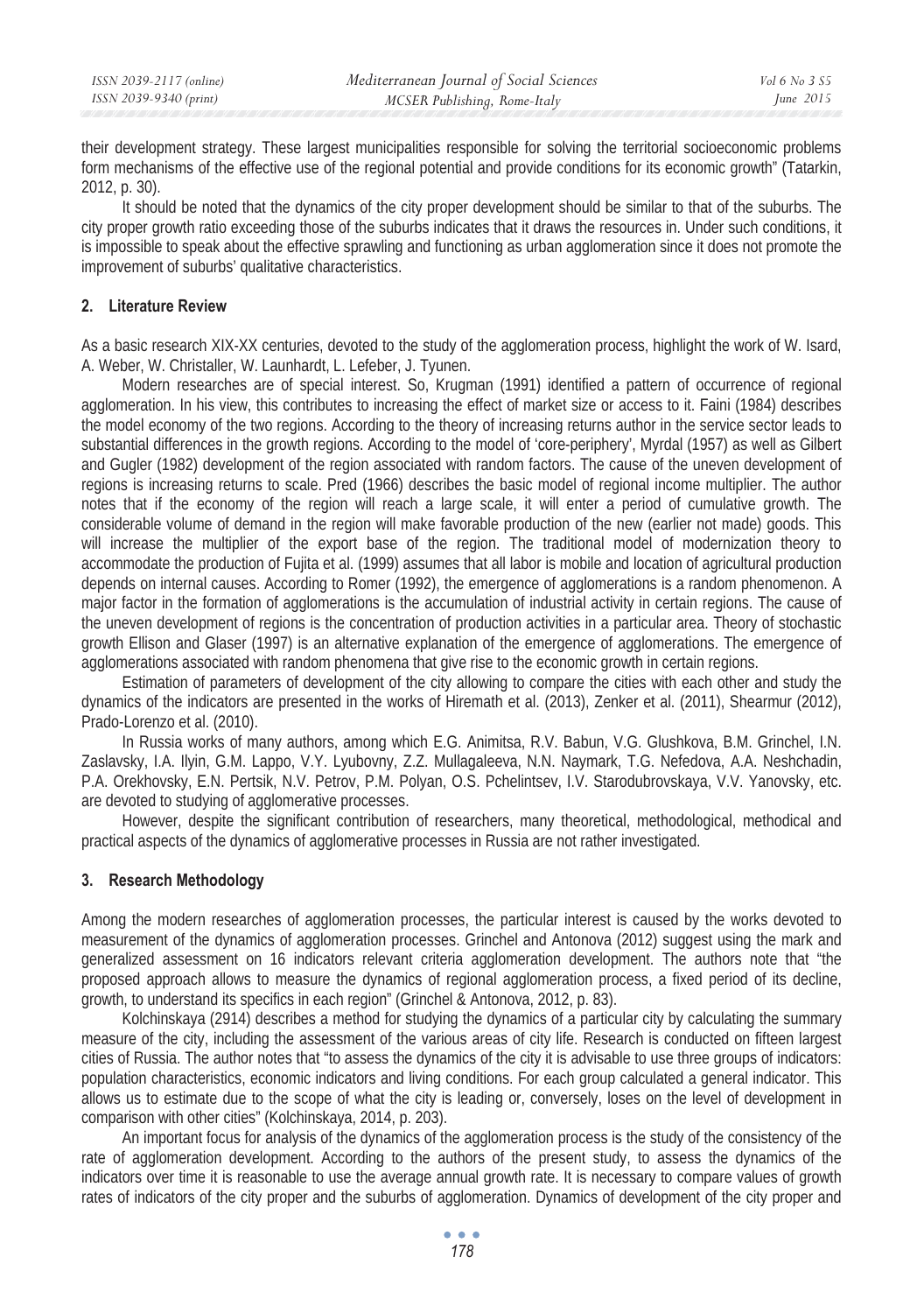| ISSN 2039-2117 (online) | Mediterranean Journal of Social Sciences | Vol 6 No. 3 S5 |
|-------------------------|------------------------------------------|----------------|
| ISSN 2039-9340 (print)  | MCSER Publishing, Rome-Italy             | June 2015      |

the suburbs should be similar. The development of agglomeration can be considered unbalanced if the growth rate of the city proper exceed the growth rate of the suburbs and is above the national average (assuming that the growth rate is the suburbs do not exceed values than the national average) (Volchkova & Minayev, 2014). Objective assessment of the dynamics of the agglomeration process will determine the future direction of development of the agglomeration.

## **4. Case analysis**

## *4.1 Case analysis methods*

To estimate the dynamics of Novosibirsk and its suburbs agglomeration, the mid-year growth of indicators was used which is defined by the equation below:

$$
\overline{G} = \overline{C_s} \times 100\%
$$
  
\nwhere  $\overline{C_s}$  is mid-year growth factor. From here:  
\n
$$
\overline{C_s} = \sqrt[n]{c_{s1} \times c_{s2} \times c_{s3} \times \dots \times c_{sm}}
$$
\n(2)

where  $c_g$  is mid-year growth factor; *m* is the number of growth factors.

$$
c_n = \frac{y_n}{y_{n-1}}\tag{3}
$$

where *y* is indicator value; *n* is fiscal year.

The indicators were selected based on the statistical base available which allows calculating the dynamics over the series of years (Gross Regional Product (GRP), average income; migration gain ratio per 10000 persons; housing commissioning; fixed investments; total profit of enterprises; fixed assets) (Volchkova, 2013a).

In creating the regression models, the Gross Regional Product (GRP) was used as a resultant factor. The following indicators were defined as contributors: average income; migration gain ratio per 10000 persons; housing commissioning; fixed investments; total profit of enterprises; fixed assets.

## *4.2 Growth ratio analysis*

Novosibirsk's urban agglomeration is the largest polycentric agglomeration of Siberian Federal District should be considered. Novosibirsk's city proper forms such municipal entities as Novosibirsk, Berdsk, Iskitim, Ob, Krasnoobsk, and Koltsovo. The urban agglomeration of Novosibirsk is the largest in Siberia with population of about 1.9 mn people that came to about 1.2% of the whole population of Russia in 2010. 82.5% of agglomerated population falls to the share of the central place. Table 1 and 2 present socioeconomic indicators of central part of Novosibirsk's urban agglomeration and of Novosibirsk suburbs.

| Indicators                                  | 2007    | 2008    | 2009    | 2010    | 2011   | 2012   | 2013   | $\%$<br>D |
|---------------------------------------------|---------|---------|---------|---------|--------|--------|--------|-----------|
| GRP, RUB billion                            | 274.15  | 291.2   | 302.4   | 321.34  | 337.45 | 467.8  | 530.9  | 111.64    |
| Average income (monthly), RUB               | 14015.2 | 18369.3 | 19593.2 | 23374.9 | 24909  | 25628  | 27817  | 112.10    |
| Migration gain ratio, persons               | 25      | 64      | 89      |         | 112    | 152    | 138    | 132.94    |
| Housing commissioning, thous.m <sup>2</sup> | 918.40  | 1026.7  | 814     | 1017.00 | 1029.8 | 1114.8 | 1179.6 | 104.26    |
| Fixed investments, RUB billion              | 56.98   | 78.79   | 58.34   | 67.90   | 69.70  | 81.65  | 102.7  | 110.32    |
| Total profit, RUB billion                   | 20.9    | 33.9    | 35.43   | 32.7    | 26.8   | 31.6   | 33.9   | 108.39    |
| Fixed assets, RUB billion                   | 178.9   | 210.4   | 225.6   | 223.8   | 226.8  | 267.8  | 279.9  | 107.75    |

Table 1. Socioeconomic indicators of central part of Novosibirsk's urban agglomeration

**Source:** based on the data of the Federal State Statistics Service (2015)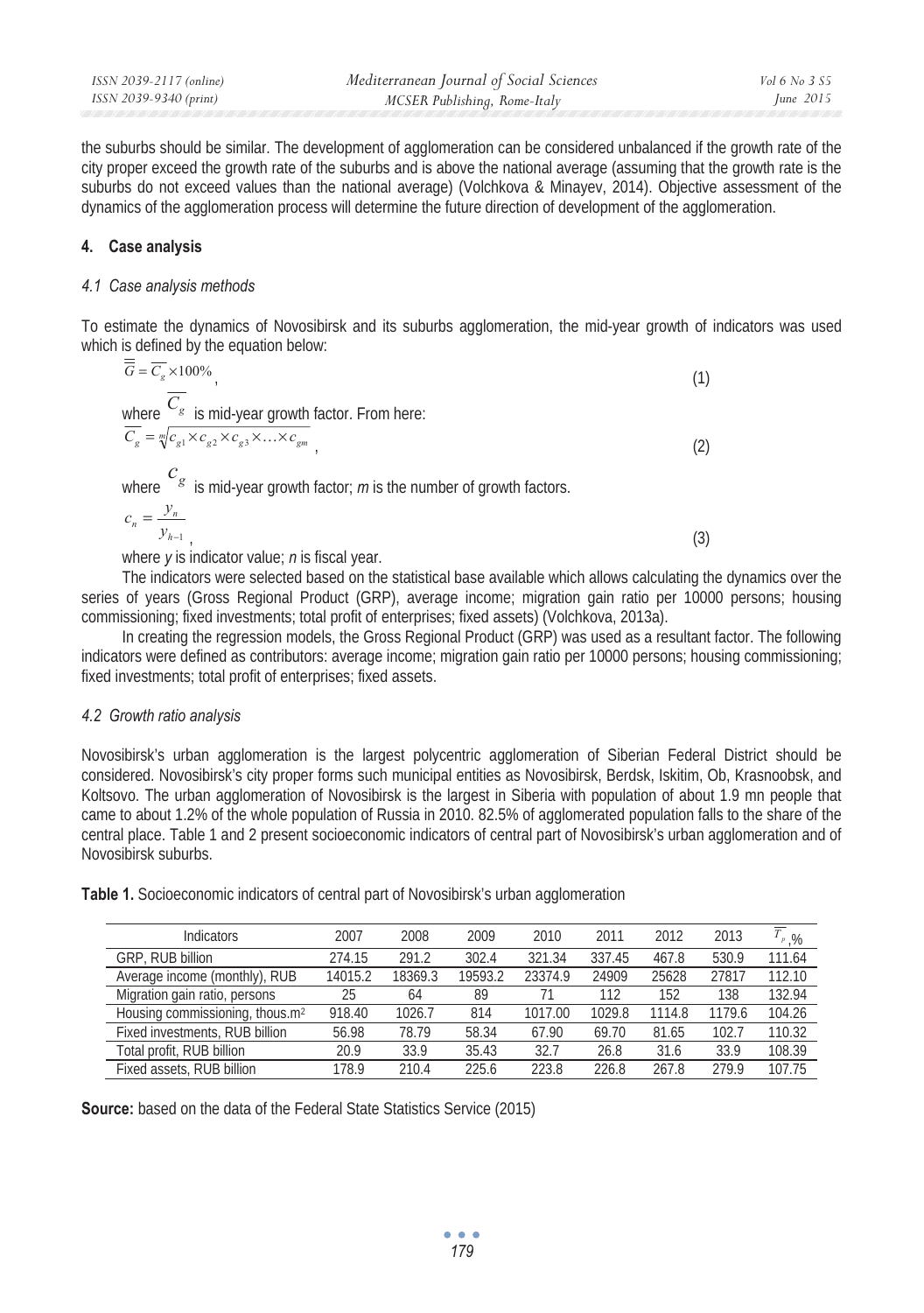| Indicators                                  | 2007    | 2008    | 2009    | 2010    | 2011    | 2012    | 2013    | $P, \frac{9}{6}$ |
|---------------------------------------------|---------|---------|---------|---------|---------|---------|---------|------------------|
| GRP, RUB billion                            | 91.381  | 162.374 | 123     | 162.801 | 261.113 | 191.743 | 149.75  | 108.58           |
| Average income (monthly), RUB               | 10.317  | 13.08   | 15.059  | 16.276  | 18.244  | 20.637  | 22.184  | 113.61           |
| Migration gain ratio, persons               | 14      | 36      | 49      | 37      | 56      | 58      | 60.7    | 127.70           |
| Housing commissioning, thous.m <sup>2</sup> | 312.2   | 364.6   | 398.3   | 317.3   | 445.6   | 462.1   | 551.9   | 109.96           |
| Fixed investments, RUB billion              | 28.22   | 43.61   | 43.06   | 38.9    | 72.37   | 18.861  | 15.074  | 90.08            |
| Total profit, RUB billion                   | 14.129  | 13.282  | 0.036   | 8.245   | 26.18   | 29.067  | 21.887  | 107.57           |
| Fixed assets, RUB billion                   | 119.579 | 163.77  | 184.994 | 175.04  | 184.061 | 174.806 | 217.641 | 110.50           |

## **Table 2.** Socioeconomic indicators of Novosibirsk suburbs

**Source:** Federal State Statistics Service (2015)

The mid-year growth of central part and the suburbs indicators are presented in Figure 1.



**Figure 1.** Mid-year growth ratio of central part and the suburbs

By comparison average annual growth rates of socioeconomic indicators show excess growth indicators the suburbs above the growth rate of similar indicators the city proper in three of the seven criteria (average income; housing commissioning; fixed assets).

The development of the Novosibirsk agglomeration can be considered balanced because only one indicator of the growth of the city proper exceeds the growth rate of similar indicators the suburbs (fixed investments) and is above the national average (despite the fact that the growth rate is the suburbs do not exceed values than the national average).

## *4.3 Correlation analysis*

Below presented are the socioeconomic development factors affecting the GRP of the central part and the suburbs of the urban agglomeration of Novosibirsk. Table 3 presents the calculation results of correlation between all the factors.

**Table 3.** GRP and socioeconomic development correlation model for Novosibirsk's urban agglomeration

|                                                   | City proper | <b>Suburbs</b> |
|---------------------------------------------------|-------------|----------------|
| GRP/Average income                                | 0.8194      | 0.5326         |
| GRP / Migration gain ratio                        | 0.8584      | 0.6180         |
| GRP / Housing commissioning, thous.m <sup>2</sup> | 0.8077      | 0.3829         |
| GRP / Fixed investments                           | 0.8677      | 0.5831         |
| <b>GRP</b> /Total profit                          | 0.3297      | 0.6242         |
| GRP / Fixed assets                                | 0.9373      | 0.4103         |
|                                                   |             |                |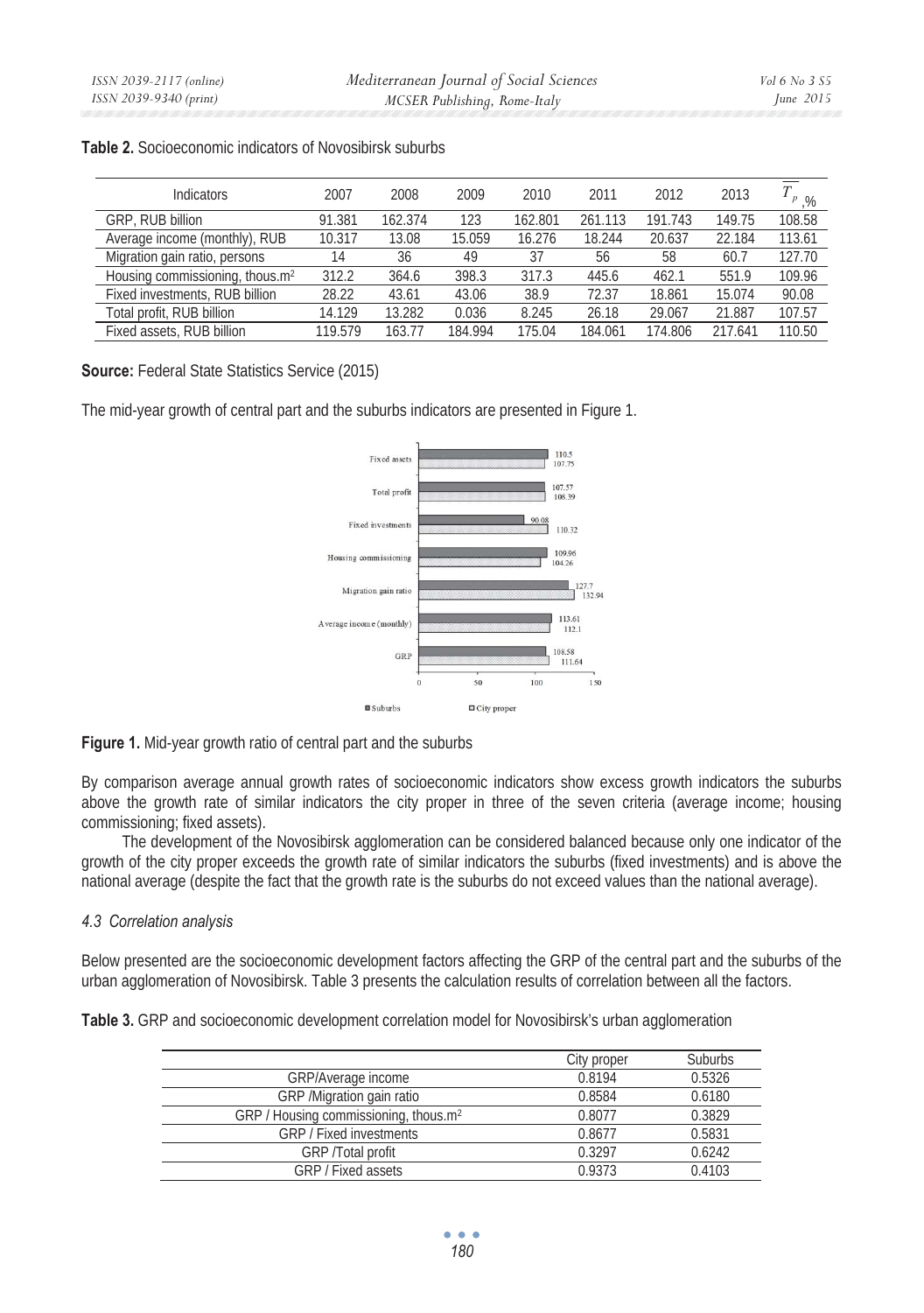| ISSN 2039-2117 (online) | Mediterranean Journal of Social Sciences | Vol 6 No 3 S5 |
|-------------------------|------------------------------------------|---------------|
| ISSN 2039-9340 (print)  | MCSER Publishing, Rome-Italy             | June $2015$   |

As shown by the correlation analysis in models based from GRP of the average income, migration gain ratio, housing commissioning, fixed investments, fixed assets in the city proper there is a high straight, and the suburbs - the average direct dependencies. The average strength of relationship between indicators identified in the models according to the GRP of the total profit of enterprises.

Thus, the most important indicators for the development of the Novosibirsk agglomeration are average income, migration gain ratio, housing commissioning, fixed investments, fixed assets. However, the growth rate of indicators such as the migration gain ratio, fixed investments is higher in the city proper which, in the opinion of the authors, not had a positive impact on the balanced development of the agglomeration.

## **5. Findings and Discussion**

Thus, the sampling analysis of the annual average growth rate of socioeconomic development in Novosibirsk's urban agglomeration has shown that the suburbs growth ratio exceeds that of the city proper by three indicators. Benchmarking of these indicators has demonstrated the similar growth ratio of the city proper and the suburbs practically in all parameters investigated.

As the correlation analysis has shown, that the GRP volume is in high dependence with the average income, migration gain ratio, housing commissioning, fixed investments and fixed assets. Actually, increasing these indicators it is possible to achieve the economic growth of the urban agglomeration. This allows drawing a conclusion about the favorable effect of the urban agglomeration of Novosibirsk in relation to its suburbs, and the improvement of its qualitative characteristics. Thus, this territory is considered to be a favourable for further development of urban agglomeration processes.

Evaluating the main directions of development of the Novosibirsk agglomeration is useful to distinguish: improving the quality of life of the population of the suburbs, the formation of transport infrastructure, enhancement of industrial and scientific and educational potential, creation of the balanced labor market, tourism development.

#### **6. Conclusions Remarks**

Thus, the main difficulty in the study of social and economic development of agglomerations is the absence to date of a unified statistical framework. Agglomeration are not subject to statistical studies in Russia. No legally enshrined the concept of "agglomeration". Existing methods for the study of agglomerations do not take into account modern trends of the agglomeration process. Typically, they are based on expert judgement and are descriptive in nature. Methodological base of research requires significant revision. In this regard, to create the possibility of a comprehensive study of the agglomeration process, it is necessary to legislate the concept of agglomeration (to amend the town planning code of the Russian Federation regarding the establishment and development of agglomerations), to build a state system of legal support of the functioning processes of agglomeration, to create a unified methodological basis for developing strategies for social and economic development of agglomerations (Volchkova, 2013b).

Of particular importance in the analysis of the agglomeration process should be given to the harmonization of social and economic development of settlements within the Metropolitan area. The solution to this problem would facilitate the convergence of levels of social and economic development of settlements, will reduce the level of inequality between the settlements, and improve the stability of the economic, social and infrastructure areas of the agglomeration. Objective assessment of the dynamics of the agglomeration process will determine the future direction of development of the agglomeration. However, a major difficulty of these studies is the lack of statistical information and a unified methodological approach to the analysis of the agglomeration process. Nevertheless, the interest in the measurement of the agglomeration process exists.

## **References**

Ellison, G., & Glaser, E. (1997). Geographic Concentration in U.S. Manufacturing Industries: A Dartboard Approach. *Journal of Political Economy,* 105, 889–927.

Faini, R. (1984). Increasing returns, non-traded inputs and regional development. *Economic Journal*, 94, 308–323.

Federal State Statistics Service (2015). Regions of Russia. Main socio-economic indexes of the cities. [Online] Available: http://www.gks.ru (February 02, 2015).

Fujita, M., Krugman, P., & Venables, A. J. (1999). *The Spatial Economy: Cities, Regions, and International Trade*. MIT Press. Gilbert, A., & Gugler, J. (1982). *Cities, Poverty and Development: Urbanization in the third world*. Oxford: Oxford University Press.

Grinchel, B. M., & Antonova A. A. (2012). Measurement of dynamics of agglomerative processes in regional economy. *Economic and*